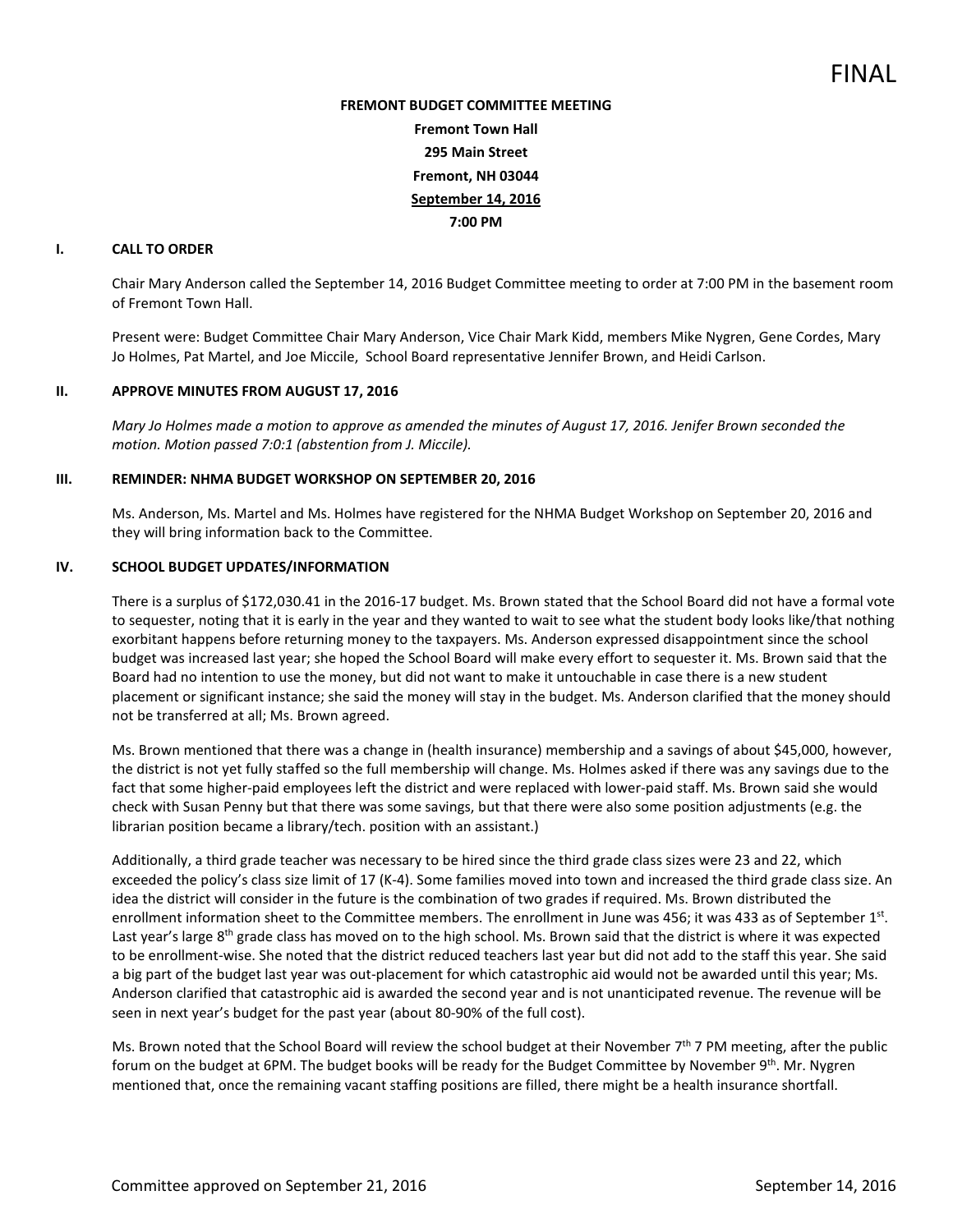# FINAL

#### **V. TOWN BUDGET UPDATES/INFORMATION**

Mr. Cordes gave the following town updates: roadwork done on Sandown and Whittier Roads; signing on to Primex insurance (no change endorsements within 12-month policy cycle) – rates are up due to some loss history but the town is covered this year; improvements being made to the basement of the Town Hall; new fire truck now in Fremont – training and stocking being done now, then it will be shown to the public. He anticipated talk about a full-time position in the police budget, as well as a 2% pay raise for non-uniform personnel.

#### **VI. TOWN BUDGET REVIEW WITH SELECTMEN'S RECOMMENDATIONS**

#### **4141 ELECTION & REGISTRATION**

The difference between the department request of \$7,157 and the Board of Selectmen recommendation of \$7,233 is the 2% raise increase. There will be one election next year as opposed to four this year.

*Mary Jo Holmes recommended the Board of Selectmen's budget recommendation of \$7,233 in line 4141 ELECTION & REGISTRATION. Pat Martel seconded the motion. Motion passed 8:0.* 

# **4151 FINANCIAL ADMINISTRATION – OTHER**

Changes include training and mileage (bank trips by the treasurer).

*Pat Martel recommended the Board of Selectmen's budget recommendation of \$21,174 in line 4151 FINANCIAL ADMINISTRATION – OTHER. Joe Miccile seconded the motion. Motion passed 8:0.* 

#### **4195 CEMETERIES**

The budget includes a stipend for a Cemetery Sexton, which is a new position. Mr. Cordes noted that there has been oversight of cemetery care, including the administrative aspect and he said it is best to have a budgeted person (paid hourly) to do this work. Ms. Anderson felt that the lawns need care (loam). Ms. Carlson mentioned that an issue is having an inadequate number of staff.

*Mary Jo Holmes recommended the Board of Selectmen's budget recommendation of \$17,450 in line 4195 CEMETERIES. Joe Miccile seconded the motion. Motion passed 8:0.* 

#### **4196 INSURANCE**

The increase was explained earlier in the meeting.

*Jennifer Brown recommended the Board of Selectmen's budget recommendation of \$61,996 in line 4196 INSURANCE. Pat Martel seconded the motion. Motion passed 8:0.* 

# **4215 AMBULANCE**

There is an annual increase to the ambulance budget of \$500.

*Mary Jo Holmes recommended the Board of Selectmen's budget recommendation of \$8,500 in line 4215 AMBULANCE. Mike Nygren seconded the motion. Motion passed 8:0.* 

#### **4220 FIRE RESCUE**

The "special detail" line covers the fire department's overseeing of the annual snowmobile grass event. The communications line includes the new truck radio. There was a cut back on the LOSAP line (it is budgeted on everyone who is eligible, but there are also other criteria – Ms. Carlson will bring this information to the Committee). The Committee suggested having the Fire Chief attend the next meeting to answer questions, including the expectation of how long the new truck will be in service.

#### **4290 EMERGENCY MANAGEMENT**